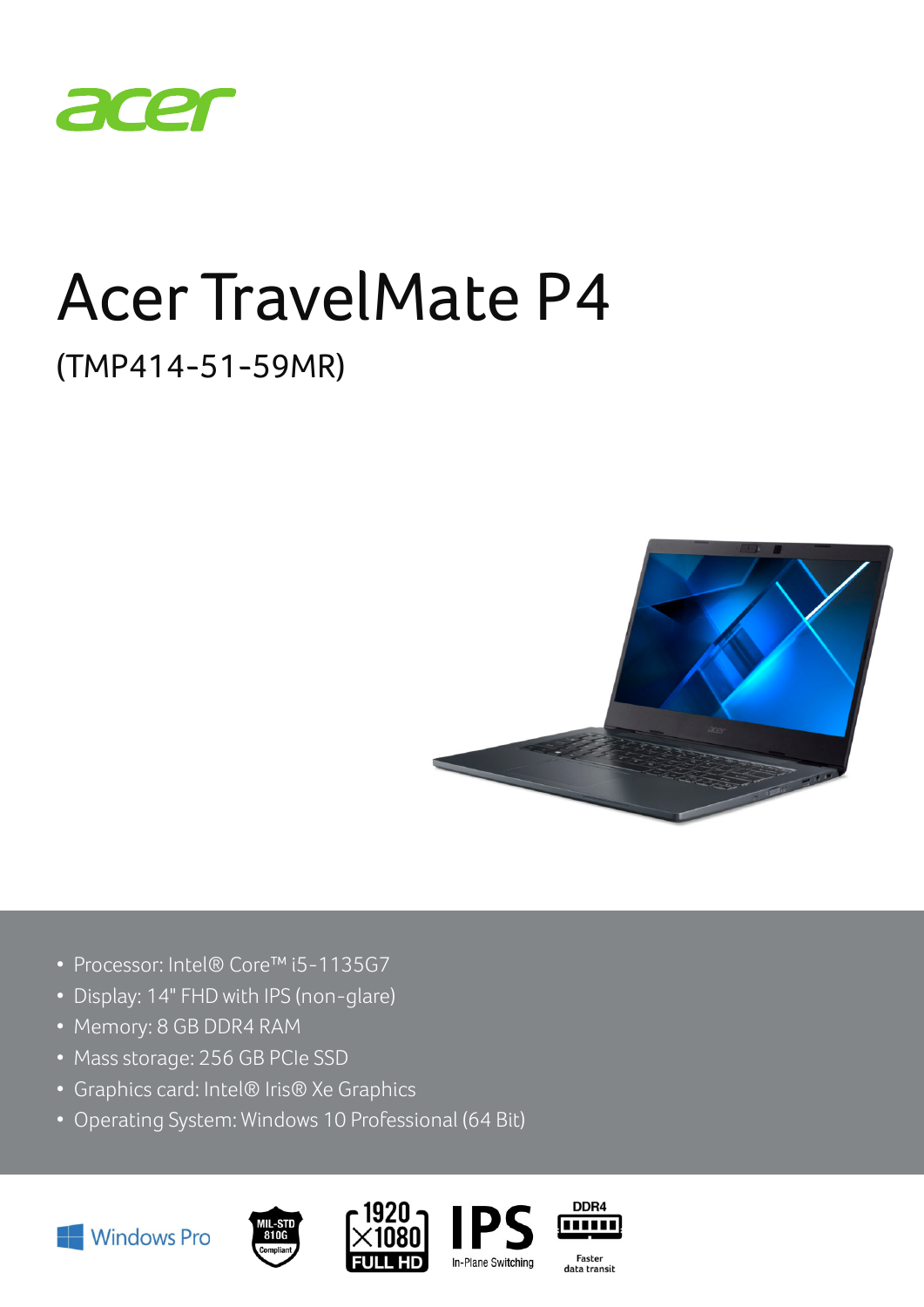

### Acer TMP414-51-59MR SPECIFICATIONS







#### **Ordering Information**

Part number NX.VPAEG.004 EAN 4710886238782

Series Acer TravelMate P4 Model name TMP414-51-59MR Short description 14" FHD with IPS (non-glare) / Intel® Core™ i5-1135G7 / 8 GB DDR4 RAM / 256 GB PCIe SSD / Intel® Iris® Xe Graphics / Win 10 Pro (64 Bit) / Slate Blue

**Operating System**

Operating System Windows 10 Professional (64 Bit)

#### **Housing**

Housing / Color Slate Blue Component door<br>Dimensions Weight 1.42 kg Passively cooled (fanless)

 $325 \times 236 \times 17.9$  mm (W  $\times$  D  $\times$  H)

**Display**

Display resolution in pixel 1920<br>Aspect ratio 16:9 Aspect ratio

#### **Processor and chipset**

Clock frequency and the 4.20 GHz<br>Cache 8 MB Cache Processing cores / threads 4 / 8<br>Chipset Integ

Display size 14 inches (35.56 cm)<br>Display type 14 inches (35.56 cm) Acer ComfyView™ Full HD IPS Display with LED-Backlight (non-glare)<br>1920 x 1080

Processor Intel® Core™ i5-1135G7 Processor Integrated SOC

#### **Storage and drive**

Memory 8 GB DDR4 RAM Memory configuration 1x 8 GB DDR4 RAM Optical drive

#### **Graphics card**

## **Connections**

Wireless WAN / SIM-Card - /, Wireless Gigabit Bluetooth Bluetooth® 5.1  $NFC$  . The contract of  $\sim$   $\sim$ WoL (Wake on LAN) Yes

### Maximum RAM 32 GB DDR4 (2x 16 GB DDR4) Mass storage 256 GB M.2 PCIe Solid-State-Drive (SSD)

#### Graphics card **Intel® Iris® Xe Graphics**

LAN 10/100/1000 LAN. Wake-on-LAN ready Wireless LAN **Intel®** Dual Band Wireless-Gigabit-AX, Wi-Fi 6 (802.11 ax/ac/a/b/g/n)

#### **IO ports**

| <b>HDMI</b>      | 1x (HDCP)                                                             |
|------------------|-----------------------------------------------------------------------|
| VGA              |                                                                       |
| Displayport      | Yes (via USB Type-C port)                                             |
| Thunderbolt      | Thunderbolt™ 4 (via USB Type-C port)                                  |
| <b>USB 3.1</b>   | 1x Type-C (Gen. 2), 2x Type-A (1x supports<br>power-off USB charging) |
| <b>USB 3.1</b>   |                                                                       |
| <b>USB 3.0</b>   |                                                                       |
| <b>USB 2.0</b>   |                                                                       |
| Ethernet (RJ-45) | 1x                                                                    |
| Cardreader       | MicroSD cardreader                                                    |
| Audio port       | 1x headphone/speaker jack                                             |
| Docking port     | Yes (Acer USB-Type-C-Dock compatible)                                 |

#### **Input**

Backlit keyboard<br>Touchnad Mul

#### Keyboard **Acer FineTip keyboard (83-/84-/87-keys)**<br>Keyboard layout **Acer FineTip Keyboard (QWERTZ**) German (QWERTZ) Multi-Gesture Touchpad (Microsoft Precision Touchpad Certification)